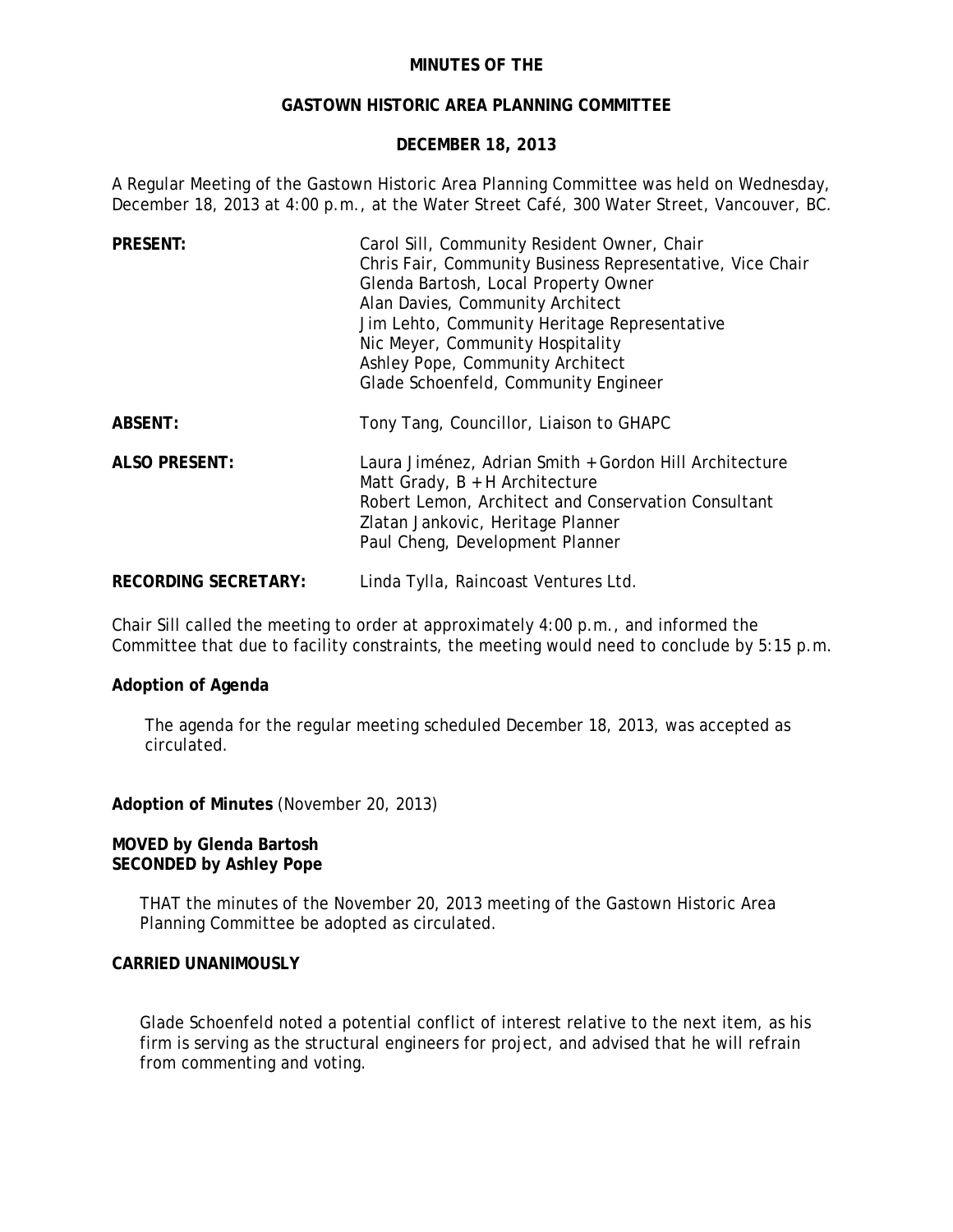#### 1) **Waterfront Tower – 601 W. Cordova St. – Enquiry**

Zlatan Jankovic, Heritage Planner, and Paul Cheng, Development Planner, provided the Committee with background and context on the proposal to develop a mixed-use office tower on a site located on W. Cordova St. immediately east of the CPR Station building. The proposal is to construct a 24-storey, 127.1 m tall tower with 41,205 m2 of commercial / office space.

The subject site is at the edge of the Downtown and Gastown districts and in between two designated heritage buildings, the CPR Station and The Landing. It is one of the sites referenced by the Central Waterfront Hub Framework, which was adopted by City Council on June 11, 2009. The Framework has established a number of development principles and directions for the future development of the study area which also apply to this site.

Although the site is not located within Gastown Historic Area boundaries, this enquiry was presented to GHAPC because of the development's potentially significant impact on historic character of Gastown.

Matt Grady, Laura Jiménez, and Robert Lemon, representing the applicants for the project, provided a presentation on the proposed project. The applicants have been working with City staff for over a year to develop a proposal that would address considerations on the site related to retaining the historic character of the surrounding neighborhood and future development of the adjacent lands.

The applicants and staff responded to questions related to the project. Discussion ensued and the Committee provided their comments to the applicants.

#### **MOVED by Glenda Bartosh SECONDED by Jim Lehto**

THAT the Gastown Historic Area Planning Committee generally supports the proposal for the Waterfront Tower at 601 W. Cordova St.

FURTHER THAT the applicant improves the siting and design of the lower portion of the tower to allow for better visibility (views) of the east façade of the CPR Station building, with the recommendation of increasing setbacks from Cordova St. and the CPR Station building, and improving the glazing transparency of the lower façade while increasing the lobby height;

FURTHER THAT the additional height and massing could be considered in order to achieve preservation of the setting and prominence of the two heritage landmark buildings (the CPR Station and The Landing) within the urban fabric, as requested above;